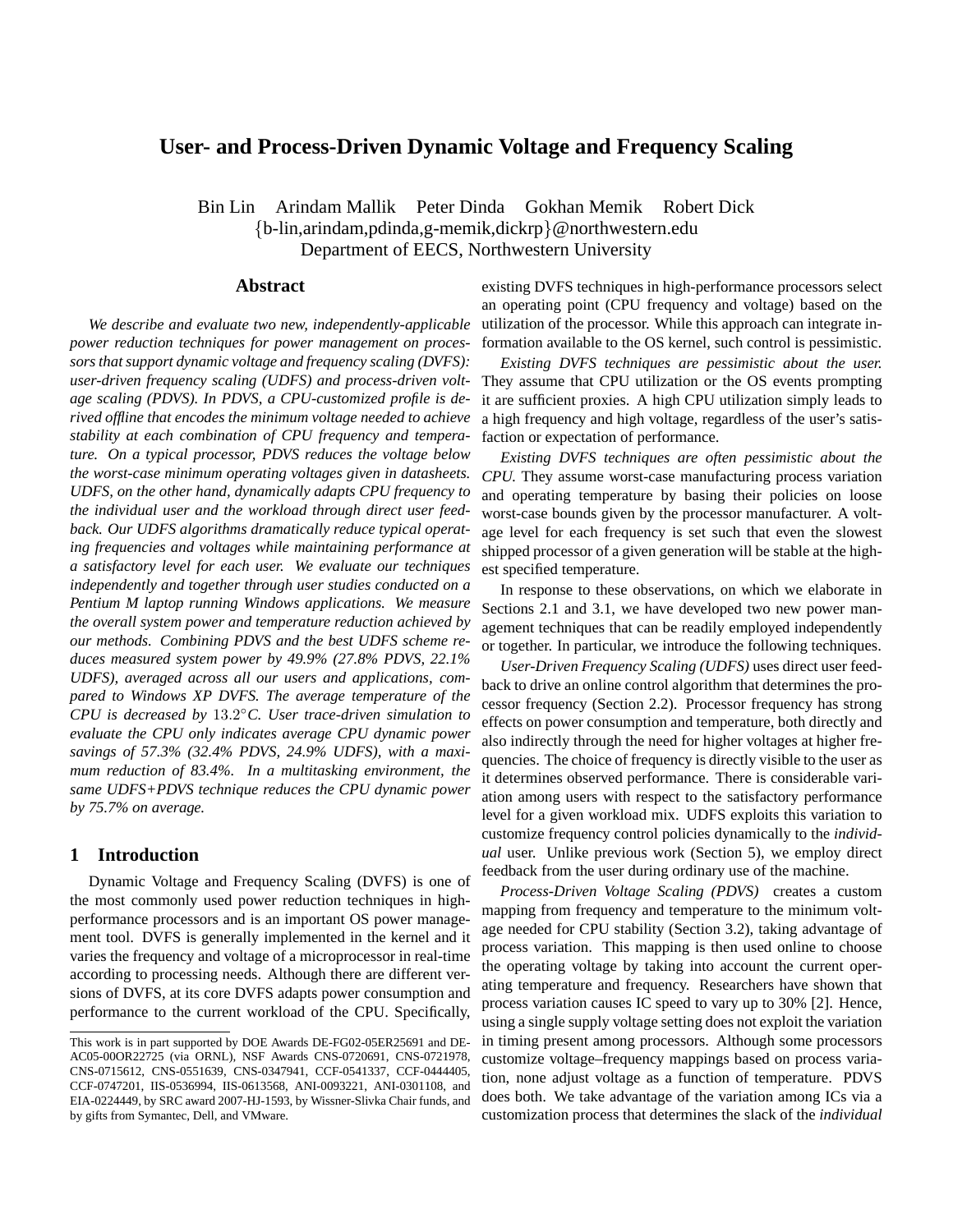processor, as well as its dependence on operating temperature. 2 This offline measurement is used online to dynamically set voltage based on frequency and temperature.

We evaluate our techniques independently and together through user studies conducted on a Pentium M laptop running Windows applications. Our studies, described in detail in Section 4, include both single task and multitasking scenarios. We measure the overall system power and temperature reduction achieved by our methods. Combining PDVS and the best UDFS scheme reduces measured system power by 49.9% (27.8% PDVS, 22.1% UDFS), averaged across all our users and applications, compared to the Windows XP DVFS scheme. The average temperature of the CPU is decreased by  $13.2^{\circ}$ C on average. Using user trace-driven simulation to evaluate the CPU in isolation, we find average CPU dynamic power savings of 57.3% (32.4% PDVS, 24.9% UDFS), with a maximum reduction of 83.4%. In a multitasking environment, the same UDFS+PDVS technique reduces the CPU dynamic power by 75.7% on average.

# **1.1 Experimental setup**

Our experiments were done using an IBM Thinkpad T43p with a 2.13 GHz Pentium M-770 CPU and 1 GB memory running Microsoft Windows XP Professional SP2. Although eight different frequency levels can be set on the Pentium M-770 processor, only six can be used due to limitations in the SpeedStep technology.

In all of our studies, we make use of three application tasks, some of which are CPU intensive and some of which frequently block while waiting for user input:

- Creating a presentation using Microsoft PowerPoint 2003 while listening to background music using Windows Media Player 10. The user duplicates a presentation consisting of complex diagrams involving drawing and labeling, starting from a hardcopy of a sample presentation.
- Watching a 3D Shockwave animation using the Microsoft Internet Explorer web browser. The user watches the animation and is encouraged to press the number keys to change the camera's viewpoint. The animation was stored locally. Shockwave options were configured so that rendering was done entirely in software on the CPU.
- Playing the FIFA 2005 Soccer game. FIFA 2005 is a popular and widely-used First Person Shooter game. There were no constraints on user gameplay.

In the following sections, we describe the exact durations of these tasks for each user study and additional tasks the user was asked to undertake. In general, our user studies are double-blind, randomized, and intervention-based. The default Windows DVFS scheme is used as the control. We developed a user pool by advertising our studies within Northwestern University. We selected a random group of users from among those who responded to our advertisement. While many of the selected users were CS, CE, or EE graduate students, our users included staff members and undergraduates from the humanities. Each user was paid \$15 for participating. Our studies ranged from number of users  $n = 8$  to  $n = 20$ , as described in the material below.

# **2 User-Driven Frequency Scaling (UDFS)**

Current DVFS techniques are pessimistic about the user, which leads them to often use higher frequencies than necessary for satisfactory performance. In this section, we elaborate on this pessimism and then explain our response to it: user-driven frequency scaling (UDFS). Evaluations of UDFS algorithms are given in Section 4.

# **2.1 Pessimism about the user**

Current software that drives DVFS is pessimistic about the individual user's reaction to the slowdown that may occur when CPU frequency is reduced. Typically, the frequency is tightly tied to CPU usage. A burst of computation due to, for example, a mouse or keyboard event brings utilization quickly up to 100% and drives frequency, voltage, temperature, and power consumption up along with it. CPU-intensive applications also cause an almost instant increase in operating frequency and voltage.

In both cases, the CPU utilization (or OS events that drive it) is functioning as a proxy for user comfort. Is it a good proxy? To find out, we conducted a small  $(n = 8)$  randomized user study, comparing four processor frequency strategies including dynamic, static low frequency (1.06 GHz), static medium frequency (1.33 GHz), as well as static high frequency (1.86 GHz). The dynamic strategy is the default DVFS policy used in Windows XP Professional. Note that the processor maximum frequency is 2.13 GHz. We allowed the users to acclimate to the full speed performance of the machine and its applications for 4 minutes and then carry out the tasks described in Section 1.1, with the following durations:

- PowerPoint (4 minutes in total, 1 minute per strategy)
- Shockwave (80 seconds in total, 20 seconds per strategy)
- FIFA (4 minutes in total, 1 minute per strategy)

Users verbally ranked their comfort levels after each task / strategy pair on a scale of 1 (discomfort) to 10 (very comfortable). Note that for each application and user, strategies were tested in random order.

Figure 1 illustrates the results of the study in the form of overlapped histograms of the participants' reported comfort level for each of four strategies. Consider Figure 1(a), which shows results for the PowerPoint task. The horizontal axis displays the range of comfort levels allowed in the study and the vertical axis displays the count of the number of times that level was reported. The other graphs are similar.

User comfort with any given strategy is highly dependent on the application. For PowerPoint, the strategies result in indistinguishable satisfactions levels. For this task, we could simply set the frequency statically to a very low value and never change it, presumably saving power. For animation, a higher static level is preferred but the medium and high frequencies are statistically indistinguishable from the dynamic strategy despite not using as high a frequency. For the game, the high static setting is needed to match the satisfaction level of the dynamic strategy. However, that setting does not use the highest possible frequency, which was used by the dynamic strategy throughout the experiment.

Comfort with a given strategy is strongly user-dependent, i.e.,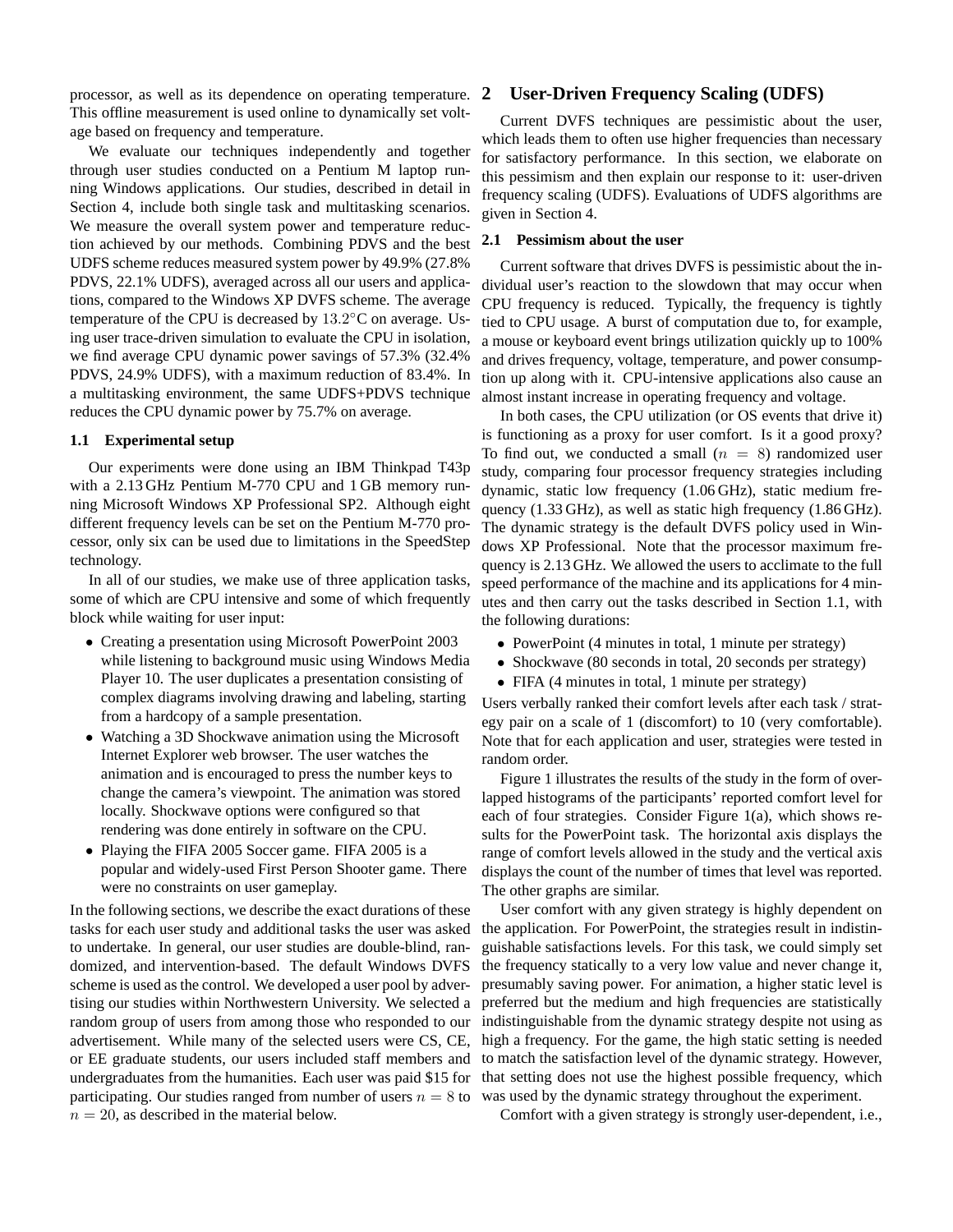

**Figure 1. User pessimism.**

it is important to note that for any particular strategy, there is **2.2.1 UDFS1 Algorithm** considerable spread in the reported comfort levels. In addition to the power-specific results just described, we note that Gupta et al. [14] and Lin et al. [20] have also demonstrated a high variation in user tolerance for performance in other contexts. Our dynamic policy automatically adapts to different users and applications. Hence, it can reduce power consumption while still achieving high user satisfaction.

### **2.2 Technique**

To implement user-driven frequency scaling, we have built a system that consists of client software that runs as a Windows toolbar task as well as software that implements CPU frequency and temperature monitoring. In the client, the user can express discomfort at any time by pressing the F11 key (the use of other keys or controls can be configured). These events drive the UDFS algorithm. The algorithm in turn uses the Windows API to control CPU frequency. We monitor the CPU frequency using Windows Performance Counter and Log [26] and temperature using CPUCool [39].

It is important to note that a simple strategy that selects a static frequency for an application (and/or for a user) is inadequate for three reasons. First, each user will be satisfied with a different level of performance for each application. Finding these levels statically would be extremely time consuming. Second, typical users multitask. Capturing the effects of multiple applications would necessitate examining the power set of the application set for each individual user, resulting in a combinatoric explosion in the offline work to be done. Finally, even when a user is working with a single application, the behavior of the application and the expected performance varies over time. Applications go through phases, each with potentially different computational requirements. In addition, the user's expected performance is also likely to change over time as the user's priorities shift. For these reasons, a frequency scaling algorithm should dynamically adjust to the individual user's needs.

that employ user experience feedback indicated via button presses.

UDFS1 borrows from the adaptive algorithm in our userdriven CPU scheduling work [21] and can be viewed as extensions/variants of the TCP congestion control control algorithm. The TCP congestion control algorithm [33, 38, 3, 10] is designed to adapt the send rate dynamically to the available bandwidth in the path. A congestion event corresponds to a user button press, send rate corresponds (inversely) to CPU frequency, and TCP acknowledgments correspond to the passage of time.

UDFS1 has two state variables:  $r$ , the current control value (CPU frequency, the smaller the value, the higher the frequency.) and  $r_t$  (the current threshold, integer value). Adaptation is controlled by three constant parameters:  $\rho$ , the rate of increase,  $\alpha = f(\rho)$ , the slow start speed, and  $\beta = g(\rho)$ , the additive increase speed. Like TCP, UDFS1 operates in three modes, as described below.

- Slow Start (Exponential Increase): If  $r < r_t$ , we increase r exponentially fast with time (e.g.,  $r \propto 2^{\alpha t}$ ). Note that frequency settings for most processors are quantized and thus the actual frequency changes abruptly upon crossing quantization levels.
- User event avoidance (Additive Increase): If no user feedback is received and  $r \geq r_t$ , r increases linearly with time,  $r \propto \beta t$ .
- User event (Multiplicative Decrease): When the user expresses discomfort at level  $r$  we immediately set
	- $r_t = r 1$  and set r to the initial (highest) frequency.

This behavior is virtually identical to that of TCP Reno, except for the more aggressive setting of the threshold.

Unlike TCP Reno, we also control  $\rho$ , the key parameter that controls the rate of exponential and linear increase from button press to button press. In particular, for every user event, we update  $\rho$  as follows:

$$
\rho_{i+1} = \rho_i \left( 1 - \gamma \times \frac{T_i - T_{AVI}}{T_{AVI}} \right)
$$

Responding to these observations, we designed algorithms  $T_{AVI}$  is the target mean inter-arrival time between user events, where  $T_i$  is the latest inter-arrival time between user events. as currently preset by us.  $\gamma$  controls the sensitivity to the feedback.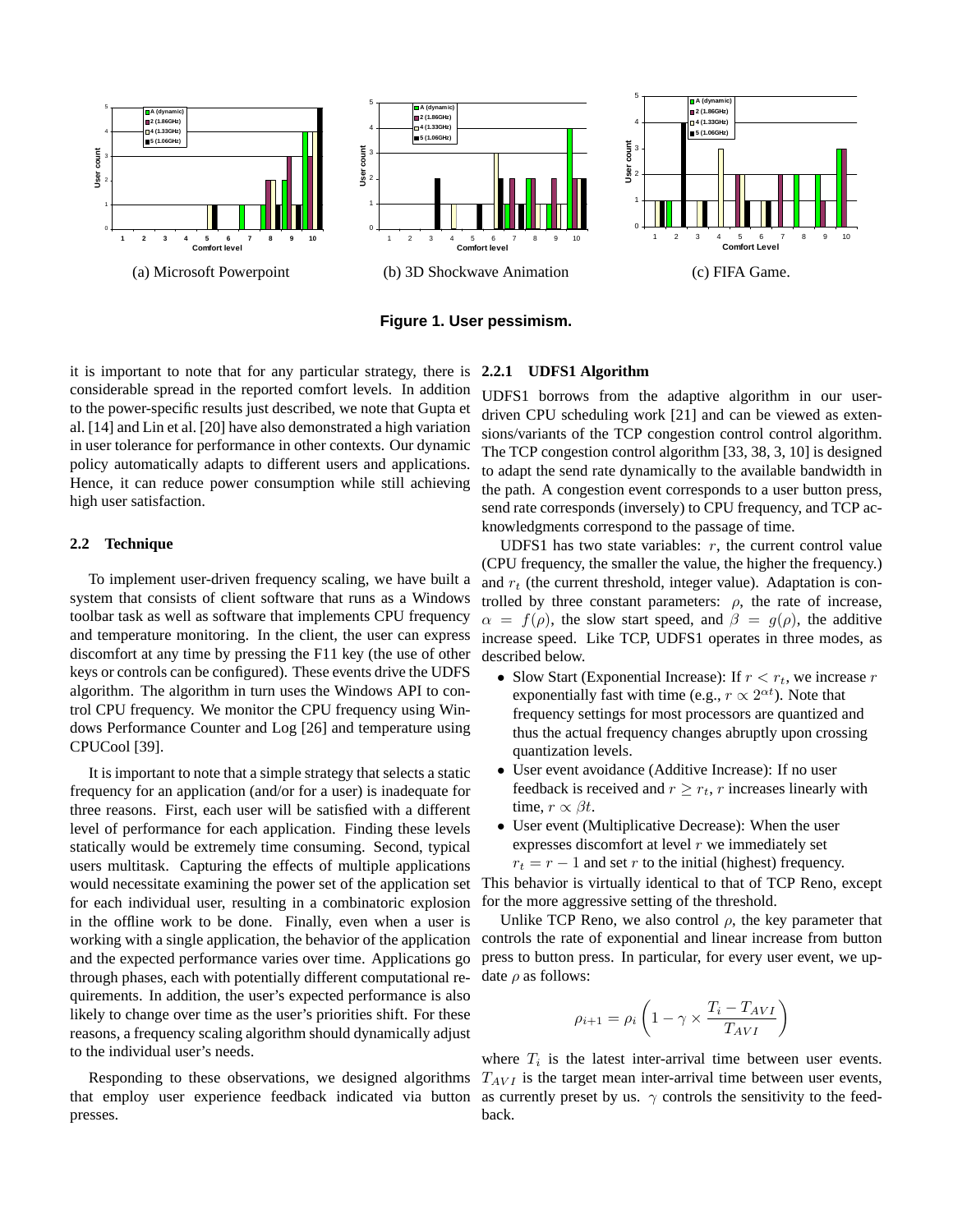



(b) UDFS2 scheme

# **Figure 2. The frequency for UDFS schemes during FIFA game for a representative user.**

We set our constant parameters  $(T_{AVI} = 120, \alpha = 1, \beta = 1)$  $1, \gamma = 0.8$ ) based on the experience of two of the authors using the system. These parameters were subsequently used when conducting a user study to evaluate the system (Section 4). Ideally, we would empirically evaluate the sensitivity of UDFS1 (and UDFS2) performance to these parameters. However, it is important to note that any such study would require having real users in the loop, and thus would be quite slow. Testing five values of each parameter on 20 users would require 312 days (based on 8 users/ day and 45 minutes/user). For this reason, we decided to choose the parameters based on qualitative evaluation by the authors and then "close the loop" by evaluating the whole system with the choices.

Figure 2(a) illustrates the execution of the UDFS1 and Windows DVFS algorithms for a typical user during the FIFA game task. Note that Windows DVFS causes the system to run at the highest frequency during the whole execution period except the first few seconds. On the other hand, the UDFS1 scheme causes the processor frequency to increase only when the user expresses discomfort (by pressing F11). Otherwise, it slowly decreases.

# **2.2.2 UDFS2 Algorithm**

UDFS2 tries to find the lowest frequency at which the user feels comfortable and then stabilize there. For each frequency level possible in the processor, we assign an interval  $t_i$ , the time for the algorithm to stay at that level. If no user feedback is received during the interval, the algorithm reduces the frequency from  $r_i$ interval is 10 seconds for all levels. If the user is irritated at fects of process variation and temperature on minimum stable

control level  $r_i$ , we update all of our intervals and the current frequency level as follows:

$$
t_{i-1} = \alpha t_{i-1}
$$
  
\n
$$
t_k = \beta t_k, \forall k : k \neq i-1
$$
  
\n
$$
i = \min(i-1, 0)
$$

Here  $\alpha > 1$  is the rate of interval increase and  $\beta < 1$  is rate of interval decrease. In our study,  $\alpha = 2.5$  and  $\beta = 0.8$ . This strategy is motivated by the conjecture that the user was comfortable with the previous level and the algorithm should spend more time at that level. Again, because users would have to be in the inner loop of any sensitivity study, we have chosen the parameters qualitatively and evaluated the whole system using that choice, as described in Section 4.

Figure 2(b) illustrates the execution of the algorithm for a representative user in the FIFA game task. Note that UDFS2 settles to a frequency of approximately 1.86 GHz, after which little interaction is needed.

# **3 Process-Driven Voltage Scaling (PDVS)**

Current DVFS techniques are pessimistic about the processor, which leads them to often use higher voltages than necessary for stable operation, especially when they have low temperatures. We elaborate on this pessimism and then explain our response to it, process-driven voltage scaling (PDVS). PDVS is evaluated in Section 4.

# **3.1 Pessimism about the CPU**

The *minimum stable voltage* of a CPU is the supply voltage that guarantees correct execution for given process variation and environmental conditions. It is mainly determined by the critical path delay of a circuit. This delay consists of two components: transistor gate delay and wire delay. Gate delay is inversely related to the operating voltages used in the critical paths of the circuit. Furthermore, temperature affects the delay. Charge carrier mobility decreases with increasing temperature. Although partially offset by decreased threshold voltages, in current technologies this reduction in carrier mobility causes circuits to slow down with increasing temperature. Wire delay is also temperature-dependent and increases under higher current/temperature conditions. The maximum operating frequency  $(F_{max})$  varies in direct proportion to the sustained voltage level in the critical timing paths, and inversely with temperaturedependent RC delay [37].

to  $r_{i+1}$ , i.e., it reduces the frequency by one level. The default adapts to, and exploits, these variations. Despite these known ef-In addition to the operating conditions, which dynamically change, process variation has an important impact on the minimum voltage sufficient for stable operation. Even in identical environments, a variation in timing slack is observed among the manufactured processors of the same family. As a result, each processor reacts differently to changes. For example, although two processors can run safely at 2.8 GHz at the default supply voltage, it is conceivable that these minimum supply voltages will differ. Customizing voltage choices for individual processors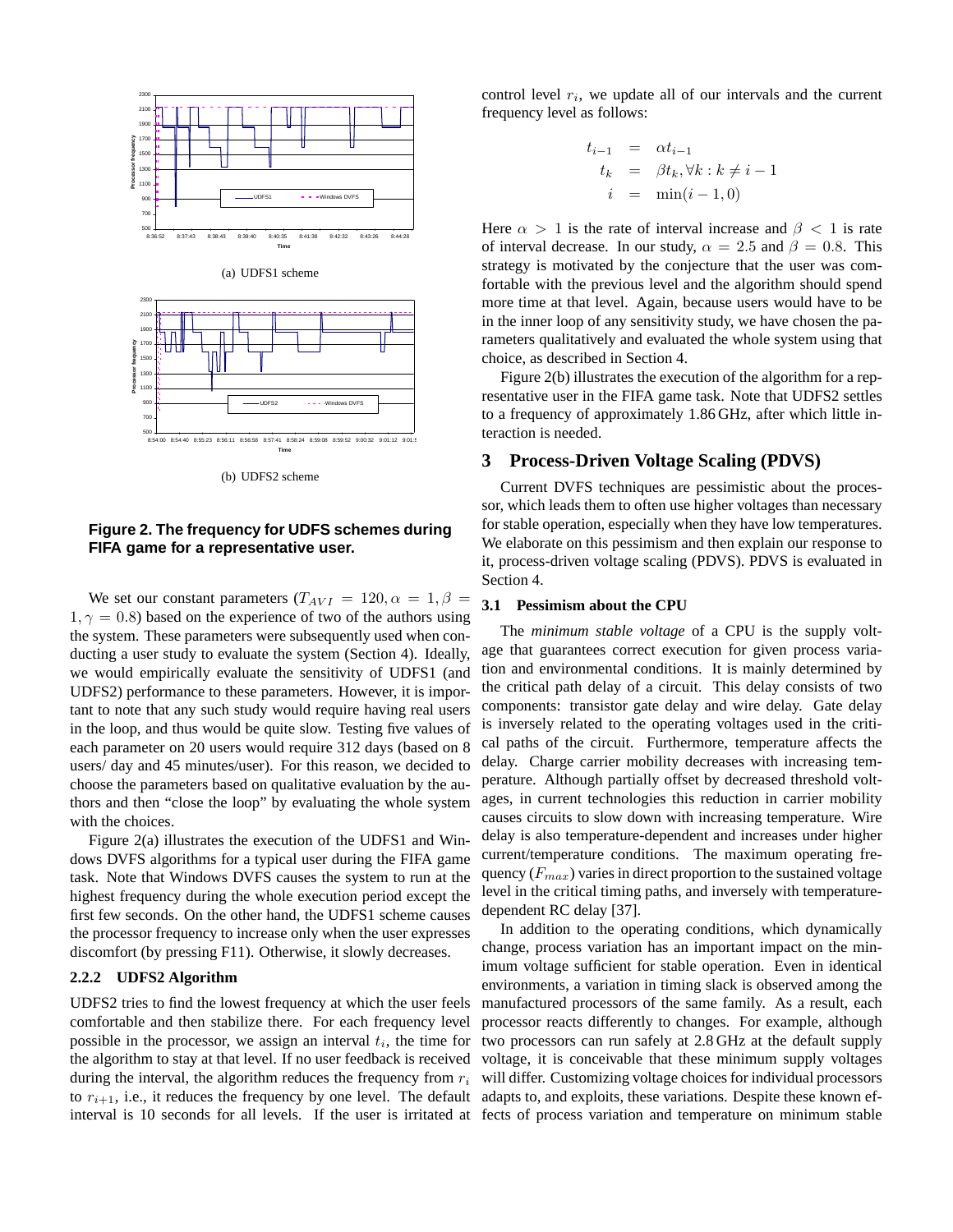| Operating   | Nominal     | (°C)<br>Stable $V_{dd}$ (V) at temp ranges ( $\degree$ |           |           |           |
|-------------|-------------|--------------------------------------------------------|-----------|-----------|-----------|
| Freq. (MHz) | Voltage (v) | $52 - 57$                                              | $62 - 67$ | $72 - 77$ | $82 - 87$ |
| 800         | 0.988       | 0.736                                                  | 0.736     | 0.736     | 0.736     |
| 1.060       | 1.068       | 0.780                                                  | 0.780     | 0.780     | 0.780     |
| 1.200       | 1.100       | 0.796                                                  | 0.796     | 0.796     | 0.796     |
| 1.330       | 1.132       | 0.844                                                  | 0.844     | 0.860     | 0.876     |
| 1.460       | 1.180       | 0.876                                                  | 0.892     | 0.908     | 0.924     |
| 1.600       | 1.260       | 0.908                                                  | 0.924     | 0.924     | 0.924     |
| 1.860       | 1.324       | 1.004                                                  | 1.004     | 1.020     | 1.020     |
| 2.130       | 1.404       | 1.084                                                  | 1.100     | 1.116     | 1.116     |

# Figure 3. Minimum stable  $V_{dd}$  for different operat**ing frequencies and temperatures.**

voltage, DVFS ignores them: for a given frequency, traditional DVFS schemes use a single voltage level for all the processors within a family at all times.

The dynamic power consumption of a processor is directly related to frequency and supply voltage and can be expressed using the formula  $P \propto V^2 C F$ , which states that power is proportional to the product of voltage squared, capacitance, and frequency. In addition to its direct impact on the power consumption, reliable operation at increased frequency demands increased supply voltage, thereby having an indirect impact on power consumption. Generally, if the frequency is reduced, a lower voltage is safe.

As processors, memories, and application-specific integrated circuits (ASICs) are pushed to higher performance levels and higher transistor densities, processor thermal management is quickly becoming a first-order design concern. The maximum operating temperature of an Intel Pentium Mobile processor has been specified as  $100\degree C$  [16, 17]. As a general rule of thumb, the operating temperature of a processor can vary from  $50^{\circ}$ C to 90<sup>°</sup>C during normal operation. Thus, there is a large difference between normal and worst-case temperatures.

We performed an experiment that reveals the relationship between operating frequency and minimum stable voltage of the processor at different temperature ranges. We used Notebook Hardware Control (NHC) [18] to set a particular  $V_{dd}$  value for each operating frequency supported by the processor. When a new voltage value is set, NHC runs an extensive CPU stability check. Upon failure, the system stops responding and computer needs to be rebooted. We execute a program that causes high CPU utilization and raises the temperature of the processor. When the temperature reaches a desired range, we perform the CPU stability check for a particular frequency at a user-defined voltage value.

Figure 3 shows the results of this study for the machine described in Section 1.1. For reference, we also show the nominal core voltage given in the datasheet [17]. Note that the nominal voltage is the voltage used by all the DVFS schemes by default. The results reveal that, even at the highest operating temperature, the minimum stable voltage is far smaller than the nominal voltage. The results also show that at lower operating frequencies, the effect of temperature on minimum stable voltage is not pronounced. However, temperature change has a significant impact on minimum stable voltage at higher frequencies. In partictemperature change of 30℃. This would reduce dynamic power of one machine does not prove reliability, it is strong evidence.

consumption by 11.4%.

As the results shown in Figure 3 illustrate, there is an opportunity for power reduction if we exploit the relationship between frequency, temperature, and the minimum stable voltage. The nominal supply voltage specified in the processor datasheet has a large safety margin over the minimum stable voltages. This is not surprising: worst-case assumptions were unnecessarily made at a number of design stages, e.g., about temperature. Conventional DVFS schemes are therefore pessimistic about particular *individual* CPUs, often choosing higher voltages than are needed to operate safely. They also neglect the effect of temperature, losing the opportunity to save further power.

# **3.2 Technique**

We have developed a methodology for exploiting the process variation described in Section 3.1 that can be used to make *any* voltage and frequency scaling algorithm adapt to individual CPUs and their temperature, thereby permitting a reduction in power consumption.

Our technique uses offline profiling of the processor to find the minimum stable voltages for different combinations of temperature and frequency. Online temperature and frequency monitoring is then used to set the voltage according to the profile. The offline profiling is virtually identical to that of Section 3.1 and needs to be done only once. Currently, it is implemented as a watchdog timer-driven script on a modified Knoppix Live CD that writes the profile to a USB flash drive. To apply our scheme, the temperature is read from the online sensors that exist in the processor. The frequency, on the other hand, is determined by the dynamic frequency scaling algorithm in use. By setting the voltage based on the processor temperature, frequency, and profile, we adapt to the operating environment. While the frequency can be readily determined (or controlled), temperature changes dynamically. Hence, the algorithm has built-in filtering and headroom to account for this fact. Our algorithm behaves conservatively and sets the voltage such that even if there is a change of 5 ◦C in temperature before the next reading (one Hertz rate), the processor will continue working correctly.

ular, at 1.46 GHz, the core voltage value can vary by 5.6% for a we terminated testing. Although observing the stable operation A reader may at this point be concerned that our reduction of the timing safety margin from datasheet norms might increase the frequency of timing errors. However, PDVS carefully determines the voltage required for reliable operation for each processor; that is, it finds the *individual* processor's safety margin. Moreover, it decreases the operating temperature of the processor, which reduces the rates of lifetime failure processes. If characteristics of processors change as a result of wear, PDVS can adapt by infrequently, e.g., every six months, repeating the offline characterization process. To determine processor reliability when using reduced operating voltage, we ran demanding programs test the stability of different processor components, e.g., the ALU, at lower voltages. We have set the processor to work at modified supply voltages as indicated in Figure 3. The system remained stable for approximately two months, at which point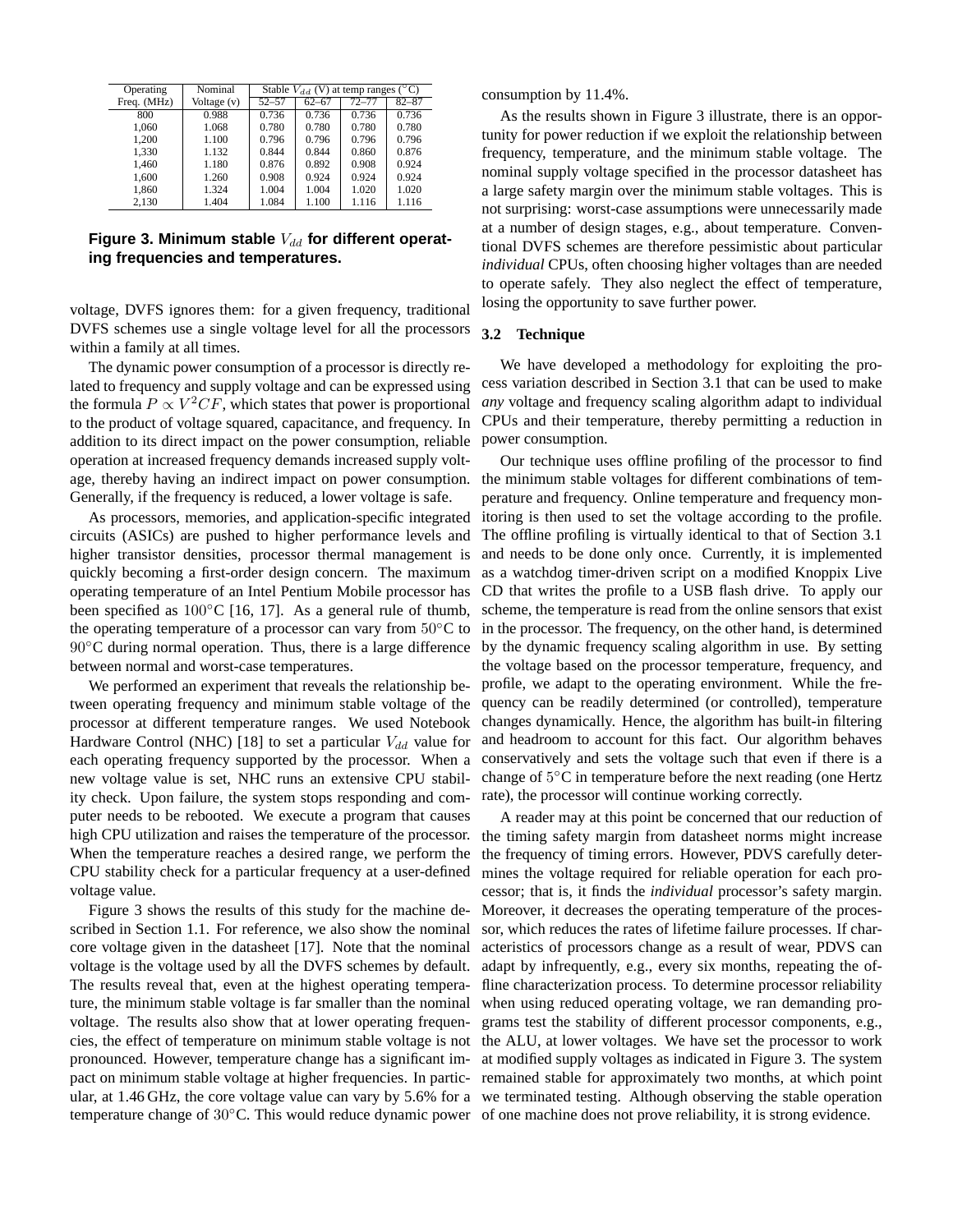# **4 Evaluation**

We now evaluate UDFS and PDVS in isolation and together. We compare against the native Windows XP DVFS scheme, displaying reductions in power and temperature.

Our evaluations are based on user studies, as described in Section 1.1 and elaborated upon here. For studies not involving UDFS, we trace the user's activity on the system as he uses the applications and monitor the selections DVFS makes in response. For studies involving UDFS, the UDFS algorithm is used online to control the clock frequency in response to user button presses. We begin by describing a user study of UDFS that provides both independent results and traces for later use. Next, we consider PDVS as applied to the Windows DVFS algorithm. We then consider UDFS with and without PDVS, comparing to Windows DVFS. Here, we examine both dynamic CPU power (using simulation driven from the user traces) and system power measurement (again for a system driven from the user traces). In measurement, we consider not only power consumption, but also CPU temperature. Finally, we discuss a range of other aspects of the evaluation of the system.

The following claims are supported by our results:

- UDFS effectively employs user feedback to customize processor frequency to the individual user. This typically leads to significant power savings compared to existing dynamic frequency schemes that rely only on CPU utilization as feedback. The amount of feedback from the user is infrequent, and declines quickly over time as an application or set of applications is used.
- PDVS can be easily incorporated into any existing DVFS scheme, such as the default Windows scheme, and leads to dramatic reductions in power use by lowering voltage levels while maintaining processor stability.
- In most of the cases, the effects of PDVS and UDFS are synergistic: the power reduction of UDFS+PDVS is more than the sum of its parts.
- Multitasking increases the effectiveness of UDFS+PDVS.
- Together and separately, PDVS and UDFS typically decrease CPU temperature, often by large amounts, increasing both reliability and longevity. In addition, the effects of PDVS and UDFS on temperature are synergistic.

There are limitations to using summary statistics to compare results with  $n = 20$ . Although we have done statistical tests<sup>1</sup> to support our comparisons, we also try to provide *unsummarized* data to the largest extent possible given space limitations so that the readers can use their own judgment. As can be seen from the paper, the differences are very large and thus unlikely to be due to chance.

## **4.1 UDFS**

To evaluate the UDFS schemes, we ran a study with 20 users. Experiments were conducted as described in Section 1.1. Each user spent 45 minutes to

|                        | Power Reduction (%) |           |  |  |
|------------------------|---------------------|-----------|--|--|
| Application            | over Max Freq.      |           |  |  |
|                        | <b>DVFS</b>         | DVFS+PDVS |  |  |
| PowerPoint $+$ Music   | 83.08               | 90.67     |  |  |
| 3D Shockwave Animation | 3.19                | 40.67     |  |  |
| FIFA Game              | 1.69                | 39.69     |  |  |

# **Figure 4. Power reduction for Windows DVFS and DVFS+PDVS**

- 1. Fill out a questionnaire stating level of experience in the use of PCs, Windows, Microsoft PowerPoint, music, 3D animation video, and FIFA 2005 from among the following set: "Power User", "Typical User", or "Beginner" (2 minutes);
- 2. Read a one page handout (2 minutes);
- 3. Acclimatize to the performance of our machine by using the above applications (5 minutes);
- 4. Perform the following tasks for UDFS1: Microsoft PowerPoint plus music (4 minutes); 3D Shockwave animation (4 minutes); FIFA game (8 minutes); and
- 5. Perform the same set of tasks for UDFS2.

Each user was instructed to press the F11 key upon discomfort with application performance. We recorded each such event as well as the CPU frequency over time.

As one might expect, the average frequency at which users are comfortable is higher for the Shockwave animation and the FIFA game. However, there is a large variation in acceptable frequency among the users for the animation and game. Generally, UDFS2 achieves a lower average frequency than UDFS1. For both algorithms it is very rare to see the processor run at the maximum CPU frequency for these applications. Even the most sophisticated users were comfortable with running the tasks with lower frequencies than those selected by the dynamic Windows DVFS scheme. Sections 4.3 and 4.4 give detailed, per-user results for UDFS (and UDFS+PDVS).

# **4.2 PDVS**

Using the experimental setup described in Section 1.1, we evaluate the effects of PDVS on the default Windows XP DVFS scheme. In particular, we run the DVFS scheme, recording frequency, then determine the power saving possible by setting voltages according to PDVS instead of using the nominal voltages of DVFS.

Figure 4 illustrates the average results, comparing stock Windows DVFS and our DVFS+PDVS scheme. The baseline case in this experiment is running the system with the highest possible CPU frequency and its corresponding nominal voltage. The maximum power savings due to dynamic frequency scaling with nominal voltages are observed for PowerPoint. For this application, the system ran at the lowest clock frequency most of the time, resulting in a reduction of 83.1% for the native DVFS scheme. DVFS+PDVS reduces the power consumption by 90.7%. For PowerPoint, adding PDVS to DVFS only reduces power slightly.

<sup>&</sup>lt;sup>1</sup>Although we have also done unpaired t-tests, we generally base our comparisons on Chebyshev bounds. Chebyshev bounds allow us to avoid assumptions about the distribution of the data and are looser bounds, hence making our results stronger.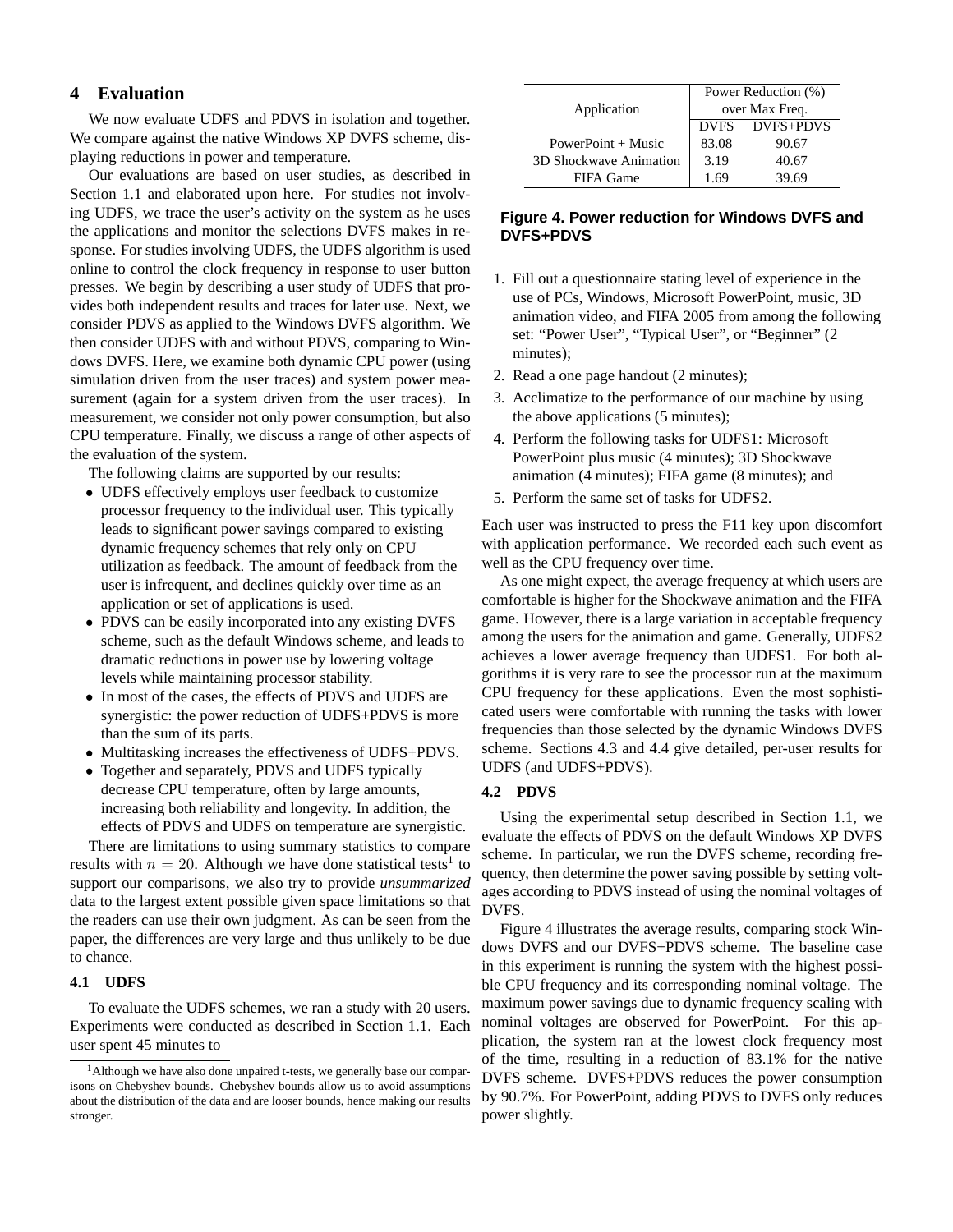

**Figure 5. Comparison of UDFS algorithms, UDFS+PDVS, and Windows XP DVFS (CPU Dy**namic Power). Chebyshev bound-based (1 − p) **values for difference of means from zero are also shown.**

For the Shockwave animation and the FIFA game, the power reductions due to dynamic frequency scaling are negligible because the Windows DVFS scheme runs the processor at the highest frequency most of the time. DVFS+PDVS, however, improves the energy consumption of the system by approximately 40%, compared to the baseline. These results clearly demonstrate the benefits of process-driven voltage scaling.

# **4.3 UDFS+PDVS (CPU dynamic power, trace-driven simulation)**

To integrate UDFS and PDVS, we used the system described in Section 2.2, recording frequency over time. We then combine this frequency information with the offline profile and techniques described in Sections 3.1 and 3.2 to derive CPU power savings for UDFS with nominal voltages, UDFS+PDVS, and the default Windows XP DVFS strategy. We calculate the power consumption of the processor. We have also measured online the power consumption of the overall system, as described in Section 4.4.

We conducted a user study  $(n = 20)$  with exactly the same structure presented in Section 2.2, except that Windows XP DVFS was also considered. Figure 5 presents both individual user results and average results for UDFS1, UDFS1+PDVS, UDFS2, and UDFS2+PDVS. In each case, power savings over the default Windows DVFS approach are reported. To interpret the figure, first choose an application. Next, note the last two bars on the corresponding graph. These indicate the average performance of UDFS1 and UDFS2, meaning the percentage reduction in power use compared to Windows DVFS. Each bar is broken into two components: the performance of the UDFS algorithm without PDVS is the lower component and the improvement in performance of the algorithm combined with PDVS is the upper component. The remaining bars on the graph have identical semantics, but represent user-specific information.

For PowerPoint, UDFS1+PDVS and UDFS2+PDVS reduce power consumption by an average of 56%. The standalone UDFS algorithms reduce it by an average of 17–19%. User 3 with UDFS2 is anomalous. This user pressed the feedback button several times and as a result spent most of the time at high frequencies.

For the Shockwave animation, we see much more mixed responses from the users, although on average we reduce power by 55.1%. On average, UDFS1 and UDFS2 independently reduce the power consumption by 15.6% and 32.2%, respectively. UDFS2 performs better for this application because the users can be satisfied by ramping up to a higher frequency rather than the maximum frequency supported by the processor. Note that UDFS1 immediately moves to the maximum frequency on a button press. User 17 with UDFS1 is anomalous. This user wanted the system to perform better than the hardware permitted and thus pressed the button virtually continuously even when it was running at the highest frequency. Adding PDVS lowers average power consumption even more significantly. On average, the power is reduced by 49.2% (UDFS1+PDVS) and 61.0% (UDFS2+PDVS) in the combined scheme.

There is also considerable variation among users for the FIFA game. Using conventional DVFS, the system always runs at the highest frequency. The UDFS schemes try to throttle down the frequency over the time. They therefore reduce the power consumption even in the worst case (0.9% and 2.1% for UDFS1 and UDFS2, respectively) while achieving better improvement, on average (16.1% and 25.5%, respectively). Adding PDVS improves the average power savings to 49.5% and 56.7% for UDFS1 and UDFS2, respectively.

For the Shockwave animation and the FIFA game, we see a large variation among users, but in all cases the combination of PDVS and UDFS leads to power savings over Windows DVFS. On average, in the best case, the power consumption can be reduced by 57.3% over existing DVFS schemes for all three applications. This improvement is achieved by combining the UDFS2 (24.9%) and PDVS (32.4%) schemes.

*UDFS and PDVS are synergistic.* The UDFS algorithms let us dramatically decrease the average frequency, and PDVS's benefits increase as the frequency is lowered. At higher frequencies,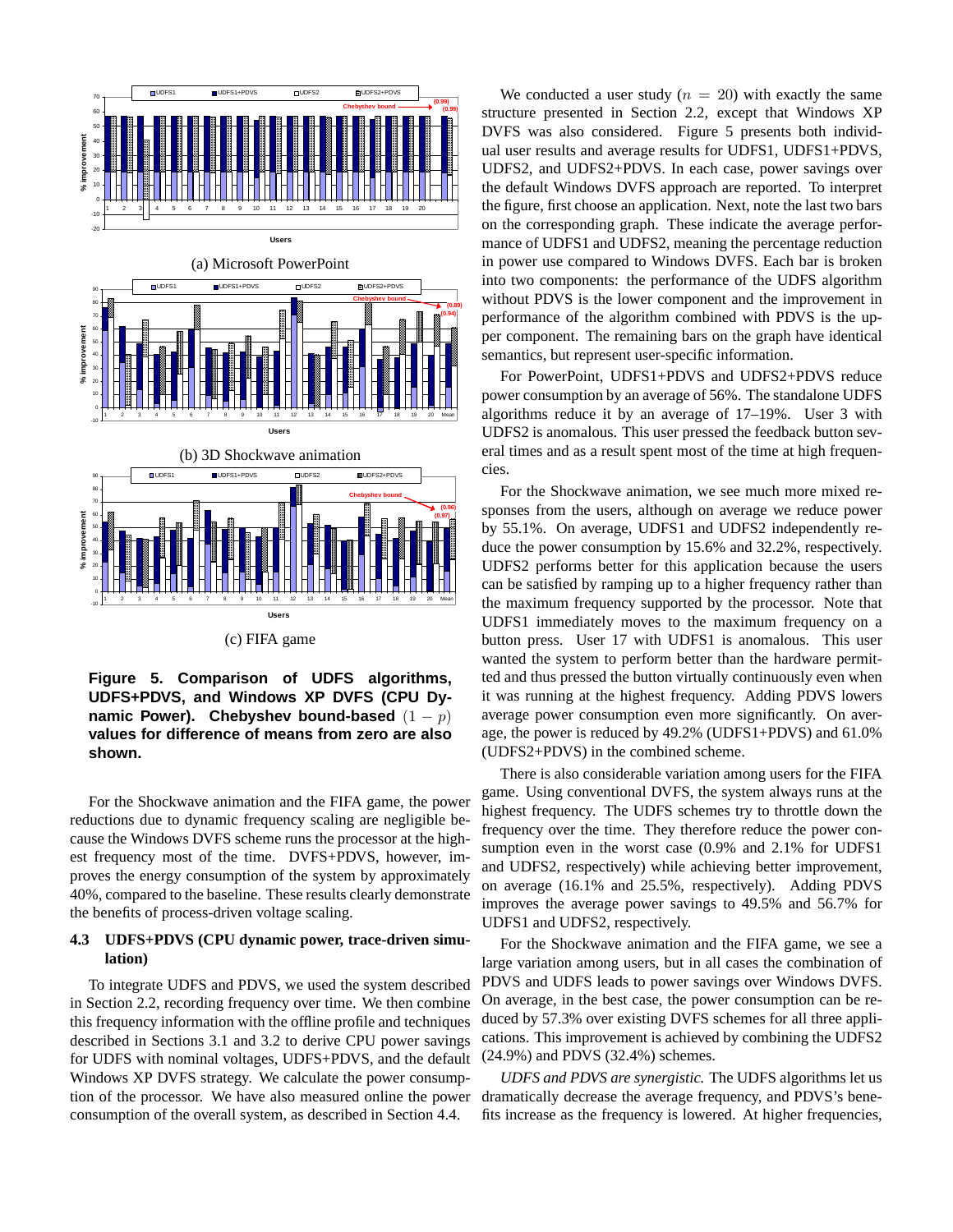the relative change from the nominal voltage to the minimum stable voltage is lower than that at lower frequencies. In other words, the power gain from shifting to the minimum stable voltage is higher at the lower frequencies. However, at higher frequencies, PDVS also gains from the variation in minimum stable voltage based on temperature as shown in Figure 3. These two different advantages of the PDVS result in power improvements at at a wide range of frequencies.

*UDFS+PDVS mean results have statistical significance even with weak bounds.* Figure 5 shows mean improvements across our 20 users. Normality assumptions hold neither for the distribution of individual user improvements nor for the error distribution of the mean. Instead, to discard the null hypothesis, that our mean improvements for UDFS+PDVS are not different from zero, we have computed the  $p$  value for discarding the null hypothesis using Chebyshev bounds, which are looser but rely on no such assumptions. As can be seen from the figure,  $1 - p$  is quite high, indicating that it is extremely unlikely that our mean improvements are due to chance. We use Chebyshev bounds similarly for other results.

User self-reported level of experience correlates with power improvement. For example, for FIFA, experienced users expect faster response from the system causing the system to run at higher frequencies, resulting in smaller power improvements. Our interpretation is that familiarity increases both expectations and the rate of user feedback to the control agent, making annoyance with reduced performance more probable and thus leading to higher frequencies when using the UDFS algorithms.

# **4.4 UDFS+PDVS (System power and temperature measurement)**

To further measure the impact of our techniques, we replay the traces from the user study of the previous section on our laptop. The laptop is connected to a National Instruments 6034E data acquisition board attached to the PCI bus of a host workstation running Linux, which permits us to measure the power consumption of the entire laptop. The sampling rate is 10 Hz. During the measurements, we have turned off the display of the laptop to make our readings more comparable to the CPU power consumption results of the previous section. Ideally, we would have preferred to measure CPU power directly for one-to-one comparison with results of the previous section, but we do not have the surface mount rework equipment needed to do so.

**Power** Figure 6 presents results for UDFS1, UDFS1+PDVS, UDFS2, and UDFS2+PDVS, showing the power savings over the default Windows DVFS approach. The Chebyshev bounds indicate that the mean improvements are extremely unlikely to have occured by chance.

For PowerPoint, UDFS1+PDVS and UDFS2+PDVS reduce power consumption by averages of 22.6% and 22.7%, respectively. For the Shockwave animation, although we see much more variation, UDFS1 and UDFS2 reduce the power consumption by 17.2% and 33.6%, respectively. Using UDFS together with PDVS lowers average power consumption by 38.8% and 30.4% with UDFS1 and UDFS2, respectively. The FIFA game



(c) FIFA Game

**Figure 6. Comparison of UDFS algorithms, UDFS+PDVS, and Windows XP DVFS (measured system power with display off). Chebyshev bound-based** (1−p) **values for difference of means from zero are also shown.**

also shows considerable variation among users. On average, we save 15.5% and 29.5% of the power consumption for UDFS1 and UDFS2, respectively. Adding PDVS improves the average power savings to 56.8% and 62.9% over Windows DVFS with UDFS1 and UDFS2, respectively.

On average, the power consumption of the overall system can be reduced by 49.9% for all three applications. This improvement is achieved by combining the UDFS2 scheme (22.1%) and PDVS scheme (27.8%).

The results presented in the previous section, and in this section, cannot be directly compared because the previous section reports the simulated power consumption of the CPU and this section reports the measured power consumption of the laptop.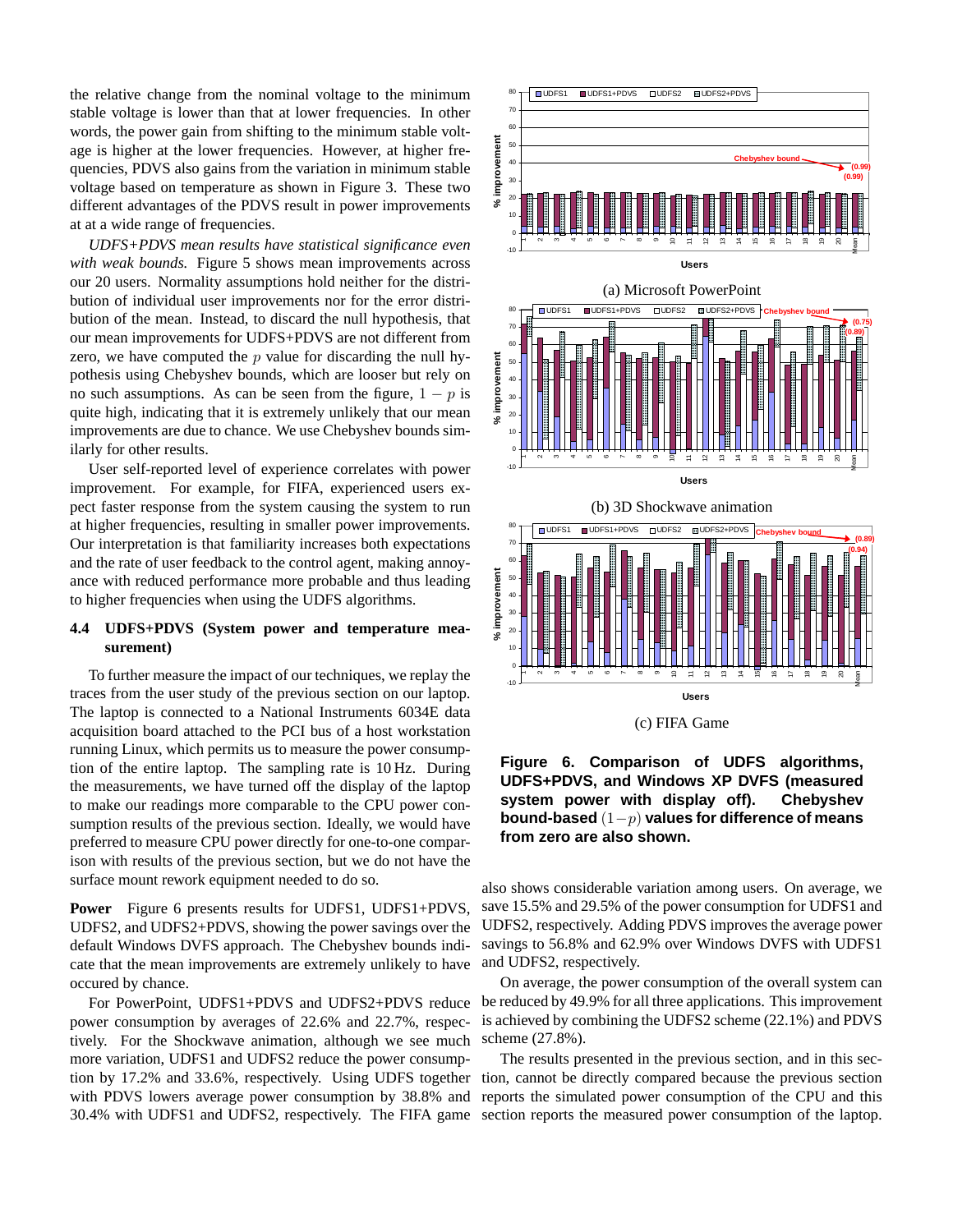

**Figure 7. Mean and peak temperature measurement.**

However, some conclusions can be drawn from the data in both sections. For applications like PowerPoint, where the CPU consumes only a small fraction of the system power, the benefit on system power is low. On the other hand, for the applications that originally result in high CPU power consumption, the system power savings can be substantial due to the reduction in dynamic power as well as the operating temperatures and consequently leakage power.

**Temperature** We used CPUCool [39] to measure CPU temperature in the system. Figure 7 shows the mean and peak temperatures of the system when using the different combinations of DVFS, PDVS, and UDFS schemes. The values reported for UDFS and UDFS+PDVS are the averages over 20 users.

In all cases, the UDFS1 and UDFS2 schemes lower the temperature compared to the Windows native DVFS scheme due to the power reductions we have reported in the previous sections. The maximum UDFS temperature reduction is seen in the case of the UDFS2 scheme used for the Shockwave application (7.0 $\degree$ C). On average, for all 3 applications, the UDFS1 and UDFS2 schemes reduce the mean temperature of the system by 1.8 ◦C and 3.8 ◦C, respectively. Similarly, PDVS reduces the mean system temperature by 8.7°C on average for the three applications. The best improvement is observed for the FIFA game, where temperature decreases by 12.6°C.

UDFS, alone. For the Shockwave application, UDFS2+PDVS re-tle and, in effect, voltage. In contrast, conventional DVFS keeps

| Algorithms   | PowerPoint | 3D animation | FIFA Game |       |
|--------------|------------|--------------|-----------|-------|
|              | 4 min      | 4 min        | 4 min     | 4 min |
| UDES1        | 0.35       | 11.85        | 5.10      | 3.42  |
| <b>HDES2</b> | 0.60       | 14.25        | 6.50      | 3.82  |

**Figure 8. Average number of user events.**

duces the mean temperature by 19.3°C. The average temperature reductions in all three applications by the UDFS1+PDVS and UDFS2+PDVS schemes are 12.7°C and 13.7°C, respectively. Our 13.2°C claim averages these two.

### **4.5 Discussion**

We now discuss the degree of user interaction needed to make UDFS work, the CPU reliability and longevity benefits of our techniques, and the effects of multitasking.

**User interaction** While PDVS can be employed without user interaction, UDFS requires occasional feedback from the user. Minimizing the required rate of feedback button presses while maintaining effective control is a central challenge. Our current UDFS algorithms perform reasonably well in this respect, but could be improved. Figure 8 presents the average number of annoyance button presses over a 4 minute period for both versions of UDFS algorithms in our 20 user study. Generally, UDFS2 requires more frequent button presses than UDFS1, because a single press only increments the frequency. The trade-off is that UDFS1 generally spends more time at the maximum frequency and thus is more power hungry. On average, a user pressed a button every 8 minutes for PowerPoint, every 18 seconds for the Shockwave animation, and every 50 seconds for the FIFA game. During the course of the study, for the 3D animation, there were some extreme cases in which the user kept pressing the button even when the processor was running at the highest frequency. This can be explained by the user's dissatisfaction with the original quality of the video or the maximum performance available from the CPU, over which we had no control. If we omit the three most extreme cases from both maximum and minimum number of annoyances, on average a user presses the annoyance button once every 30 seconds for the Shockwave application.

We also note that the system adapts to users quickly, leading to a reduced rate of button presses. In the Figure 8, we show both the first and second 4 minute interval for the FIFA game. The number of presses in the second interval is much smaller than the first. Our interpretation is that once a stable frequency has been determined by the UDFS scheme, it can remain at that frequency for a long time, without requiring further user interaction.

The combination of PDVS and UDFS is again synergistic, have more voltage transitions than observed with Windows naleading to even greater temperature reductions than PDVS or tive DVFS, because they aim to reduce power by adjusting throt-Figure 9 records the average number of voltage transitions for the six different schemes used in our study. A voltage transition is caused either due to a button press or a significant change in operating temperature. For the PowerPoint application, we observe a reduction in the number of transitions because the spikes observed for DVFS do not occur for UDFS1 and UDFS2. On the other hand, the 3D animation and FIFA Game applications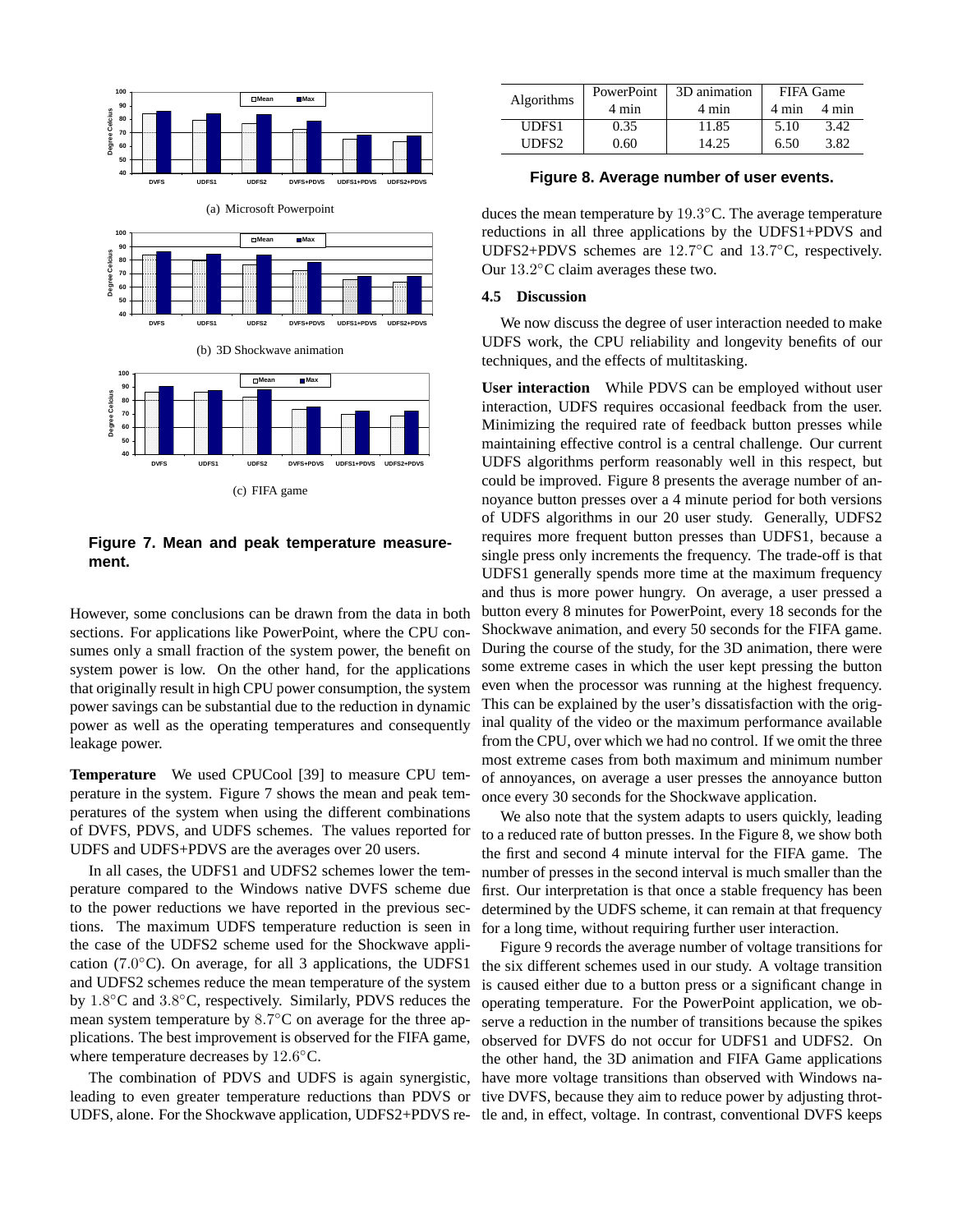

**Figure 10. Power improvement in the multitasking environment. Chebyshev bound-based** (1 − p) **values for difference of means from zero are also shown.**

the system at the highest frequency during the entire interval. The increase in the number of transitions for the PDVS schemes implemented on top of UDFS are caused by the extra voltage transitions due to changing temperature at a given frequency level.

Although we have not measured the "placebo effect" of providing a way to express irritation with computer performance in this system, we have done so in similar earlier work related to CPU resource management [14], where we found it to be small. We did not measure the degree to which having to provide input itself irritates the user, but we expect that the amount of such direct input will decrease over time, especially using biometric feedback, which we comment on in the related work.

**Reliability and longevity** In addition to its direct impact on power consumption, our techniques may ultimately improve the lifetime reliability of a system. Earlier research [32] showed that the effect of operating temperature on integrated circuit's mean time to failure (MTTF) is exponential. As we show in Section 4.4, our schemes can reduce the operating temperature by 13.2°C on average, thereby potentially reducing the rate of failure due to temperature-dependent processes such as electromigration.

Traditionally, the required supply voltage of a processor is reported at the maximum operating temperature of the system. Therefore, at temperatures below the maximum rated temperature, timing slack exists. As long as the current temperature is below the highest rated operating temperature, the operating voltage can be reduced below the rated operating voltage without reducing reliability below that of the same processor operating at the rated voltage and at the maximum temperature.

**Multitasking** A natural question to ask is whether the extremely simple "press the button" user feedback mechanism we use in UDFS is sufficient for describing user preferences in a multitasking environment. To see the effect of UDFS in a multitasking environment, we conducted a small study ( $n = 8$ ) similar to that of Section 4.1. Instead of several consecutive tasks, the user was asked to watch a 3D animation using Microsoft Internet Explorer while listening to MP3 music using Windows Media Player in compact mode with visualization.

compared to Windows DVFS. On average, the power consumption of the overall system is reduced by 29.5% and 55.1% for UDFS1 and UDFS2, respectively. Adding PDVS improves the average power savings to 58.6% and 75.7% for UDFS1 and UDFS2, respectively. Although these results are preliminary, combined with the results from the combined PowerPoint+MP3 task described in Section 4.1, they suggest that the simple feedback mechanism is sufficient in a multitasking environment. It is clearly a better proxy of the user's satisfaction than the CPU utilization of the combined task pool.

# **5 Related work**

Dynamic voltage and frequency scaling (DVFS) is an effective technique for microprocessor energy and power control for most modern processors [13, 4]. Energy efficiency has been a major concern for mobile computers. Fei et al. [11] proposed an energy aware dynamic software management framework that improves battery utilization for mobile computers. However, this technique is only applicable to highly adaptive mobile applications. Researchers have proposed algorithms based on workload decomposition [6], but these tend to provide power improvements only for memory-bound applications. Wu et al. [40] presented a design framework of a run-time DVFS optimizer in a general dynamic compilation system. The Razor [9] architecture dynamically finds the minimal reliable voltage level. Dhar et al. [8] proposed adaptive voltage scaling that uses a closed-loop controller targeted towards standard-cell ASICs. These schemes are similar to the PDVS scheme. However, our approach is completely operating system controlled and does not require any architectural modifications and therefore incurs no hardware overhead. Intel Foxton technology [19] provides a mechanism for select Intel Itanium 2 processors to adjust core frequency during operation to boost application performance. However, unlike PDVS it does not perform any dynamic voltage setting.

Other DVFS algorithms use task information, such as measuring response times in interactive applications [24, 42] as a proxy for the user. Unlike our work, which monitors the *user*, Vertigo [12] monitors the application and PICSEL [25] monitors the changes on the display. Xu et al. proposed novel schemes [41] minimizing energy consumption in real-time embedded systems that execute variable workloads. However, they try to adapt to the variability of the workload rather than to the users. AutoDVS [15] is a dynamic voltage scaling (DVS) system for handheld devices. They used user activity as an indicator to detect computationally intensive CPU intervals and use that to drive DVS. In contrast, UDFS uses user activity to directly control the frequency of the system. Ranga et al. proposed energy-aware user interfaces [27] based on usage scenarios, but they concentrated on the display rather than the CPU.

Figure 10 shows the measured system power improvements ponent of our work is significantly different as compared to theseGupta et al. [14] demonstrated a high variation in user tolerance for different CPU, memory, and disk resource levels. Anand et al. [1] discussed the concept of a control parameter that could be used by the user. However, they focus on the wireless networking domain, not the CPU. Second, they do not propose or evaluate a user interface or direct user feedback. The UDFS com-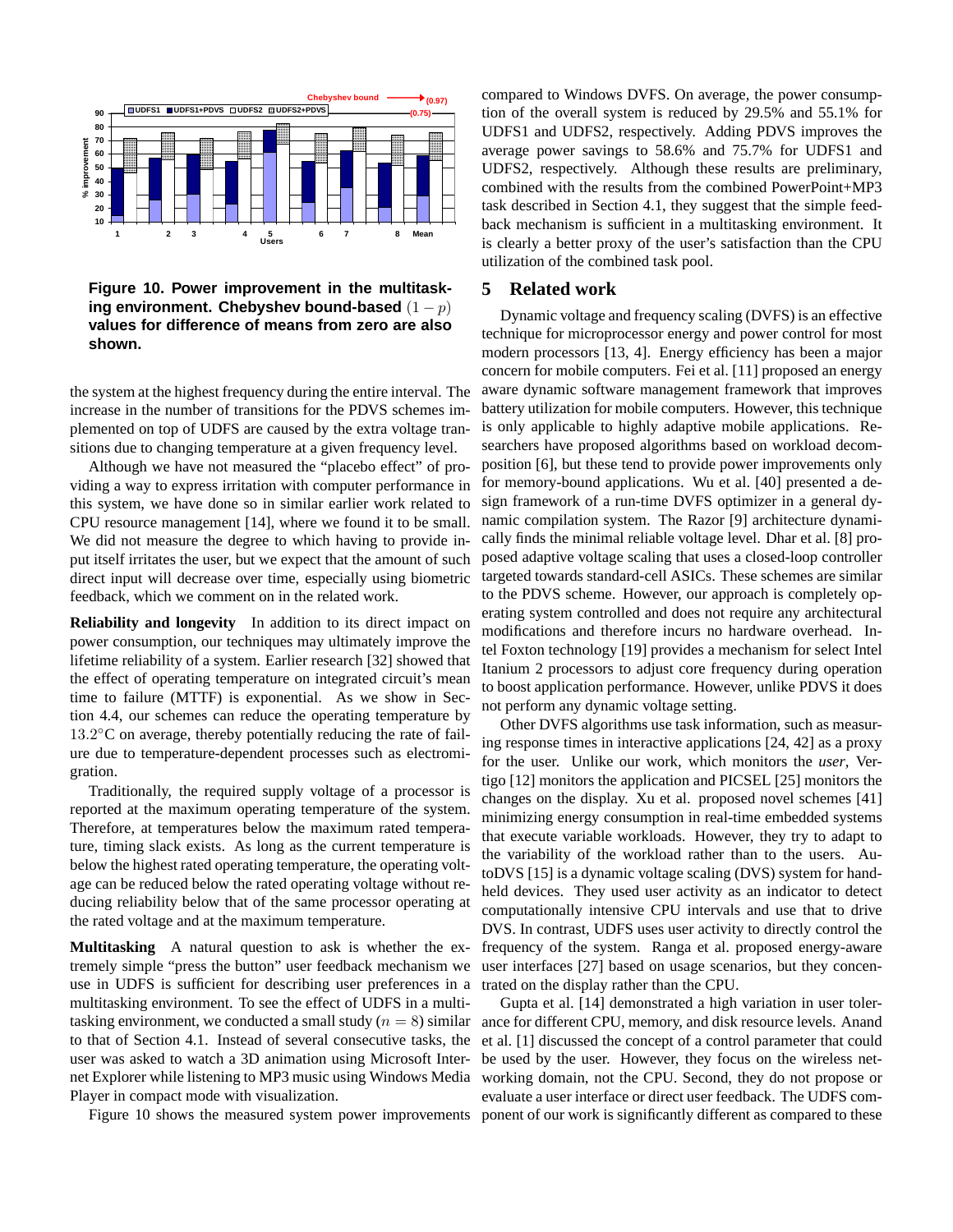| Applications     | <b>DVFS</b>  | DVFS+PDVS | JDFS1 | $UDFS1+PDVS$ | UDFS <sub>2</sub> | $UDFS2+PDVS$ |
|------------------|--------------|-----------|-------|--------------|-------------------|--------------|
| PowerPoint+Music | $00^{\circ}$ | 1.00      | 4.40  | 4.65         | 6.55              | 6.50         |
| 3D Animation     | 3.00         | 4.00      | 10.30 | 1.50         | 16.3              | 17.55        |
| FIFA Game        | 6.00         | 6.00      | 18.06 | 8.05         | 28.85             | 29.30        |

approaches as it employs direct user feedback instead of a proxy **References** for the user. Theocharous, et al. [35] carefully investigated the use of machine learning techniques to customize power management to users. Shye et al. [29] study the relationship between user satisfaction and hardware performance counters. They also present an algorithm that aims at learning user satisfaction with different frequencies. However, their approach is not dynamic. In addition, they do not evaluate their scheme in combination with other schemes (such as the PDVS scheme we analyze in this work). The same group has also proposed biometric approaches for garnering user satisfaction, which can reduce or eliminate user interaction with the power management system [30].

Dynamic thermal management is an important issue for modern microprocessors due to the expense of cooling solutions. Previous work has discussed microarchitectural modeling and optimization based on temperature [7, 28, 31]. Liu and Svensson made a trade-off between speed and supply voltage [23]. Brooks and Martonosi [5] proposed dynamic thermal management for high-performance processors. Transmeta's Crusoe [36] and Intel's Pentium-M [13] are notable commercial products that uses innovative dynamic thermal management. Leveraging core-tocore process variation is studied in detail by Teodorescu and Torrellas [34]. To the best of our knowledge, however, the PDVS component of our work is the first to consider exploiting process variation via per-CPU customization using profiling [22]. In addition, it is the first scheme to consider temperature in voltage level decisions.

# **6 Conclusion**

We have identified processor and user pessimism as key factors holding back effective power management for processors with support for DVFS. In response, we have developed and evaluated the following new, process- and user-adaptive DVFS techniques: process-driven voltage scaling (PDVS) and userdriven frequency scaling (UDFS). These techniques dramatically reduce CPU power consumption in comparison with existing DVFS techniques. Extensive user studies show that we can reduce power on average by over 50% for single task and over 75% for multitasking workloads compared to the Microsoft Windows XP DVFS scheme. Furthermore, CPU temperatures can be markedly decreased through the use of our techniques. PDVS can be readily used along with any existing frequency scaling approach. UDFS requires that user feedback be used to direct processor voltage and frequency control. PDVS and UDFS are synergistic. UDFS leads to lower average frequencies and PDVS allows great decreases in voltage at low frequencies. We are currently exploring machine learning techniques to develop UDFS algorithms that require even less input from the user.

- [1] ANAND, M., NIGHTINGALE, E., AND FLINN, J. Self-tuning Wireless Network Power Management. In *The Ninth Annual International Conference on Mobile Computing and Networking (MobiCom'03)* (2003).
- [2] BORKAR, S., KARNIK, T., NARENDRA, S., TSCHANZ, J., KE-SHAVARZI, A., AND DE, V. Parameter Variations and Impact on Circuits and Microarchitecture. In *Proceedings of the ACM/IEEE Design Automation Conference (DAC)* (2003).
- [3] BRAKMO, L. S., O'MALLEY, S. W., AND PETERSON, L. L. TCP Vegas: New Techniques for Congestion Detection and Avoidance. In *Proceedings of the Conference on Communications Architectures, Protocols and Applications* (1994), pp. 24–35.
- [4] BROCK, B., AND RAJAMANI, K. Dynamic Power Management for Embedded Systems. In *Proceedings of the IEEE SOC Conference* (2003).
- [5] BROOKS, D., AND MARTONOSI, M. Adaptive Thermal Management for High-Performance Microprocessors. In *Workshop on Complexity Effective Design* (2000).
- [6] CHOI, K., SOMA, R., AND PEDRAM, M. Dynamic Voltage and Frequency Scaling based on Workload Decomposition. In *Proceedings of The 2004 International Symposium on Low Power Electronics and Design (ISLPED '04)* (2004), ACM Press, pp. 174–179.
- [7] COHEN, A., FINKELSTEIN, F., MENDELSON, A., RONEN, R., AND RUDOY, D. On Estimating Optimal Performance of CPU Dynamic Thermal Management. *IEEE Computer Architecture Letters 2*, 1 (2003), 6.
- [8] DHAR, S., MAKSIMOVIC, D., AND KRANZEN, B. ClosedLoop Adaptive Voltage Scaling Controller For Standard Cell ASICs. In *Proceedings of The International Symposium on Low Power Electronics and Design (ISLPED)* (2005), pp. 251–254.
- [9] ERNST, D., KIM, N. S., DAS, S., PANT, S., PHAM, T., RAO, R., ZIESLER, C., BLAAUW, D., AUSTIN, T., AND MUDGE, T. Razor: A Low-Power Pipeline Based on Circuit-Level Timing Speculation. In *ACM/IEEE International Symposium on Microarchitecture (MICRO)* (2003).
- [10] FALL, K., AND FLOYD, S. Simulation-based comparisons of Tahoe, Reno and SACK TCP. *SIGCOMM Computer Communication Review 26*, 3 (1996), 5–21.
- [11] FEI, Y., ZHONG, L., AND JHA, N. K. An Energy-aware Framework for Coordinated Dynamic Software Management in Mobile Computers. In *IEEE/ACM Int. Symp. on Modeling, Analysis and Simulation of Computer and Telecommunication Systems* (2004).
- [12] FLAUTNER, K., AND MUDGE, T. Vertigo: Automatic Performance-Setting for Linux. In *Proceedings of the 5th Symposium on Operating Systems Design and Implementation (OSDI)* (December 2002).